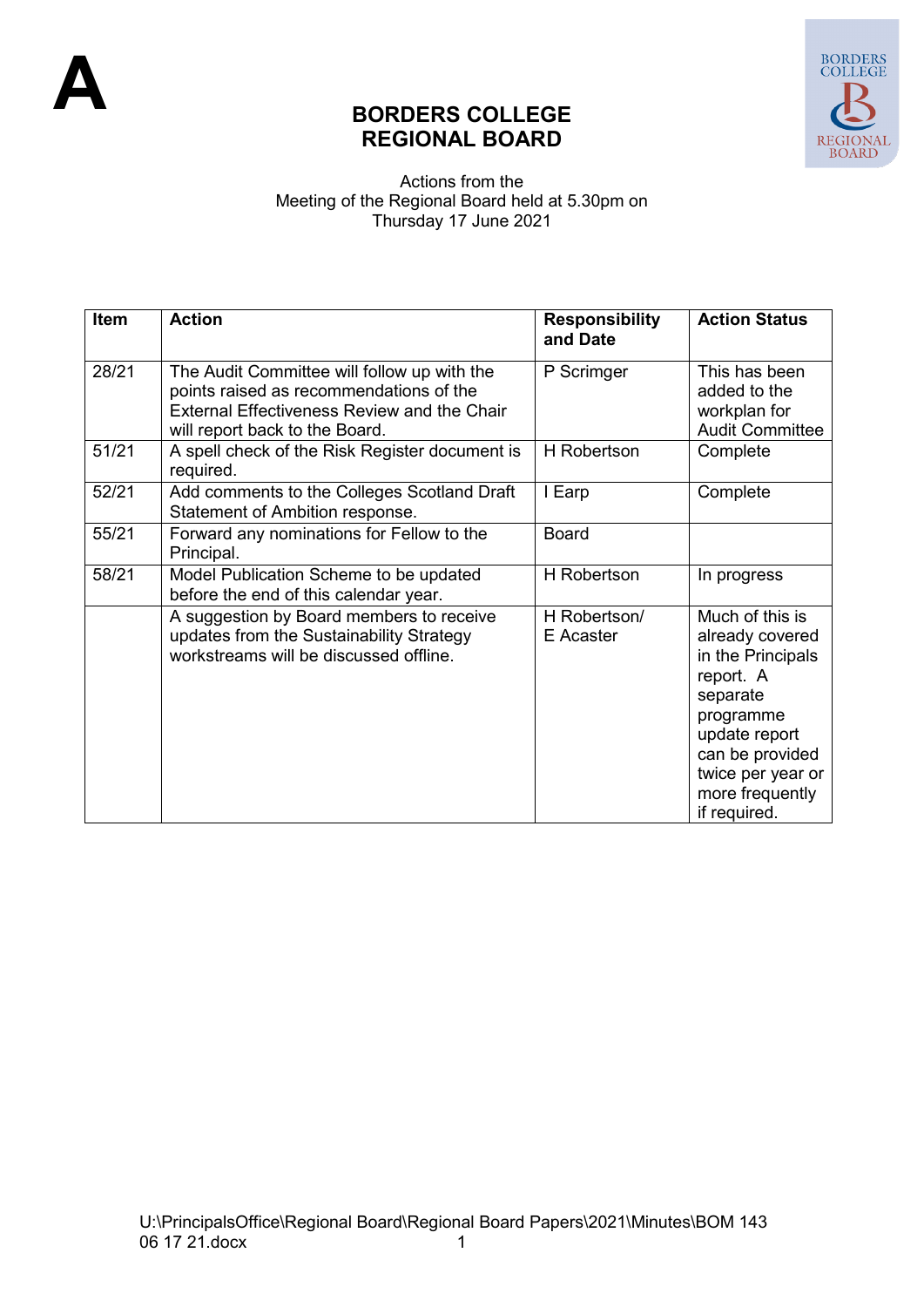## **BORDERS COLLEGE REGIONAL BOARD**



Minutes of the Virtual Meeting of the Regional Board held on Thursday 17 June 2021 at 5.30 pm

| <b>ITEM</b>        | <b>MINUTE</b>                                                                                                                                                                                                                                                                                                                                                               |
|--------------------|-----------------------------------------------------------------------------------------------------------------------------------------------------------------------------------------------------------------------------------------------------------------------------------------------------------------------------------------------------------------------------|
| Present:           | Elaine Acaster (Interim Chair)<br>Angela Cox (Principal)<br>Nuala Broderick<br><b>Liz Parkes</b><br>David Peace<br>Jess McBeath<br>David Johnson<br><b>Carol Gillie</b><br><b>Paul Cathrow</b><br>Lynn Mirley<br>Dave Black (Academic staff member)<br>Jen MacKenzie (Support staff member)<br>Ann Letham (Student member)<br>Sally Stephanie Prentice (Student member)     |
| Not present:       | Paul Scrimger<br><b>Bryan McGrath</b>                                                                                                                                                                                                                                                                                                                                       |
| In.<br>Attendance: | Heather Anderson Vice Principal, Curriculum & Student Services)<br>Hazel Robertson Vice Principal, Finance & Corporate Services<br>Ingrid Earp (Board Secretary)<br>Sheila McColm (Minutes)<br>Dale Clancy (Lecturer Construction & Engineering, STEM) - to end Item 46/21<br>Simon Watson (Lecturer Access, Early Education & Supported Programmes) -<br>to end Item 46/21 |
| 44/21              | <b>CHAIR'S OPENING REMARKS</b>                                                                                                                                                                                                                                                                                                                                              |
|                    | The Interim Chair welcomed everyone to the meeting. Introductions were made<br>to Dale Clancy, Lecturer Construction & Engineering, STEM and Simon Watson,<br>Lecturer Access, Early Education & Supported Programmes.                                                                                                                                                      |
|                    | Board members were thanked for their responses to the Colleges Scotland Draft<br>Statement of Ambition 2021-25 which had been circulated for comment.                                                                                                                                                                                                                       |
|                    | The Regional Board Self-Evaluation questionnaire for 2020-21 has been<br>circulated to members for comment by 12 July. Responses will be collated and<br>presented to the Board in October.                                                                                                                                                                                 |
|                    | A Scottish Government consultation on ethical standards in public life is awaited.                                                                                                                                                                                                                                                                                          |
|                    | Extraordinary meetings of the Curriculum & Quality and Audit committees have<br>been scheduled in relation to the Strategic Risk Register.                                                                                                                                                                                                                                  |
|                    | The Board will be expected to comment upon the SFC Sustainability Review<br>which is due for release in the coming weeks.                                                                                                                                                                                                                                                   |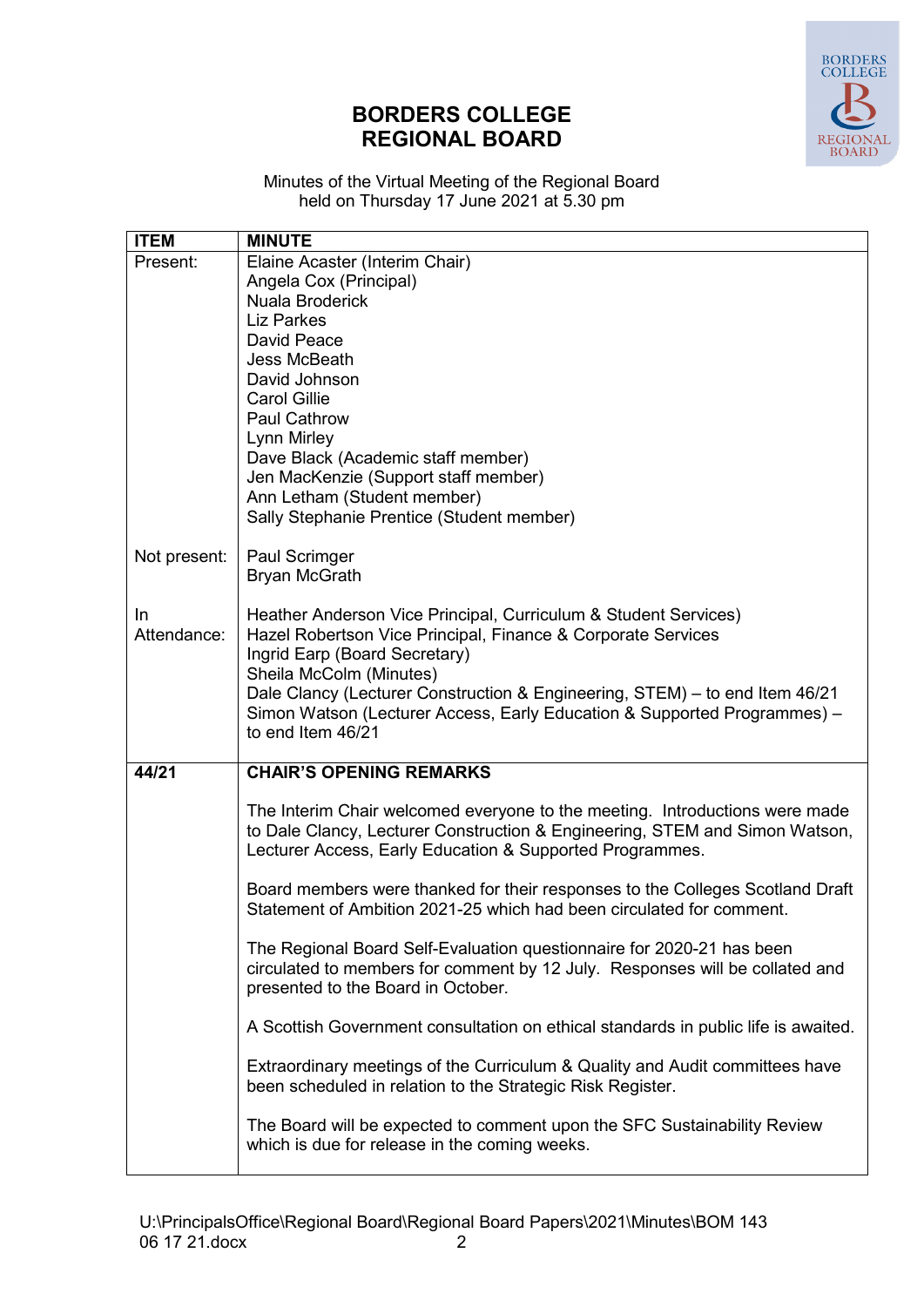|       | The Chair apologised for the late circulation of two papers; Colleges Scotland<br>Statement of Ambition and draft minutes of the recent Finance & General<br>Purposes Committee.                                                                                                        |  |
|-------|-----------------------------------------------------------------------------------------------------------------------------------------------------------------------------------------------------------------------------------------------------------------------------------------|--|
| 45/21 | <b>APOLOGIES FOR ABSENCE</b>                                                                                                                                                                                                                                                            |  |
|       | No apologies for absence were received.                                                                                                                                                                                                                                                 |  |
| 46/21 | <b>CURRICULUM PRESENTATION</b>                                                                                                                                                                                                                                                          |  |
|       | The Board received a presentation from the Lecturer Construction &<br>Engineering, STEM and the Lecturer Access, Early Education & Supported<br>Programmes on the impact of lockdown and lessons learned.                                                                               |  |
|       | The successes and challenges of homeworking and remote delivery were<br>highlighted. The following responses were provided to questions from Board<br>members:                                                                                                                          |  |
|       | The practical input of electrical courses has been managed through liaison<br>$\bullet$<br>with SECTT, the training provider, to front load the timetable with theory units.<br>Fortunately, the campus became accessible at the appropriate time to<br>complete the practical aspects. |  |
|       | The importance of providing a positive and fruitful student experience should<br>$\bullet$<br>be foremost in the minds of staff.                                                                                                                                                        |  |
|       | The College has communicated very effectively with staff throughout the<br>$\bullet$<br>pandemic.                                                                                                                                                                                       |  |
|       | A blended learning approach will work very effectively post pandemic.<br>$\bullet$                                                                                                                                                                                                      |  |
|       | The Board thanked the Lecturers and noted the excellent progress that has been<br>made. The Lecturers left the meeting at this point.                                                                                                                                                   |  |
| 47/21 | MINUTES OF REGIONAL BOARD MEETING HELD ON 22 APRIL 2021<br>(Paper A)                                                                                                                                                                                                                    |  |
|       | The minutes of the meeting held on 22 April 2021 were agreed as a true and<br>accurate record of the meeting.                                                                                                                                                                           |  |
| 48/21 | <b>MATTERS ARISING</b>                                                                                                                                                                                                                                                                  |  |
|       | There were no matters arising.                                                                                                                                                                                                                                                          |  |
| 49/21 | <b>DECLARATION OF ANY CONFLICT OF INTEREST/REGISTER OF</b><br><b>INTERESTS UPDATE</b>                                                                                                                                                                                                   |  |
|       | There were no declarations of any conflict of interest.                                                                                                                                                                                                                                 |  |
| 50/31 | <b>BUDGET 2021-2022 (Paper B)</b>                                                                                                                                                                                                                                                       |  |
|       | The annual budget 2021-2022 was discussed at length at the Finance & General<br>Purposes Committee meeting of 10 June, draft minutes of which were circulated<br>to the Board earlier today.                                                                                            |  |
|       | The VP Finance & Corporate Services highlighted several strategic points:                                                                                                                                                                                                               |  |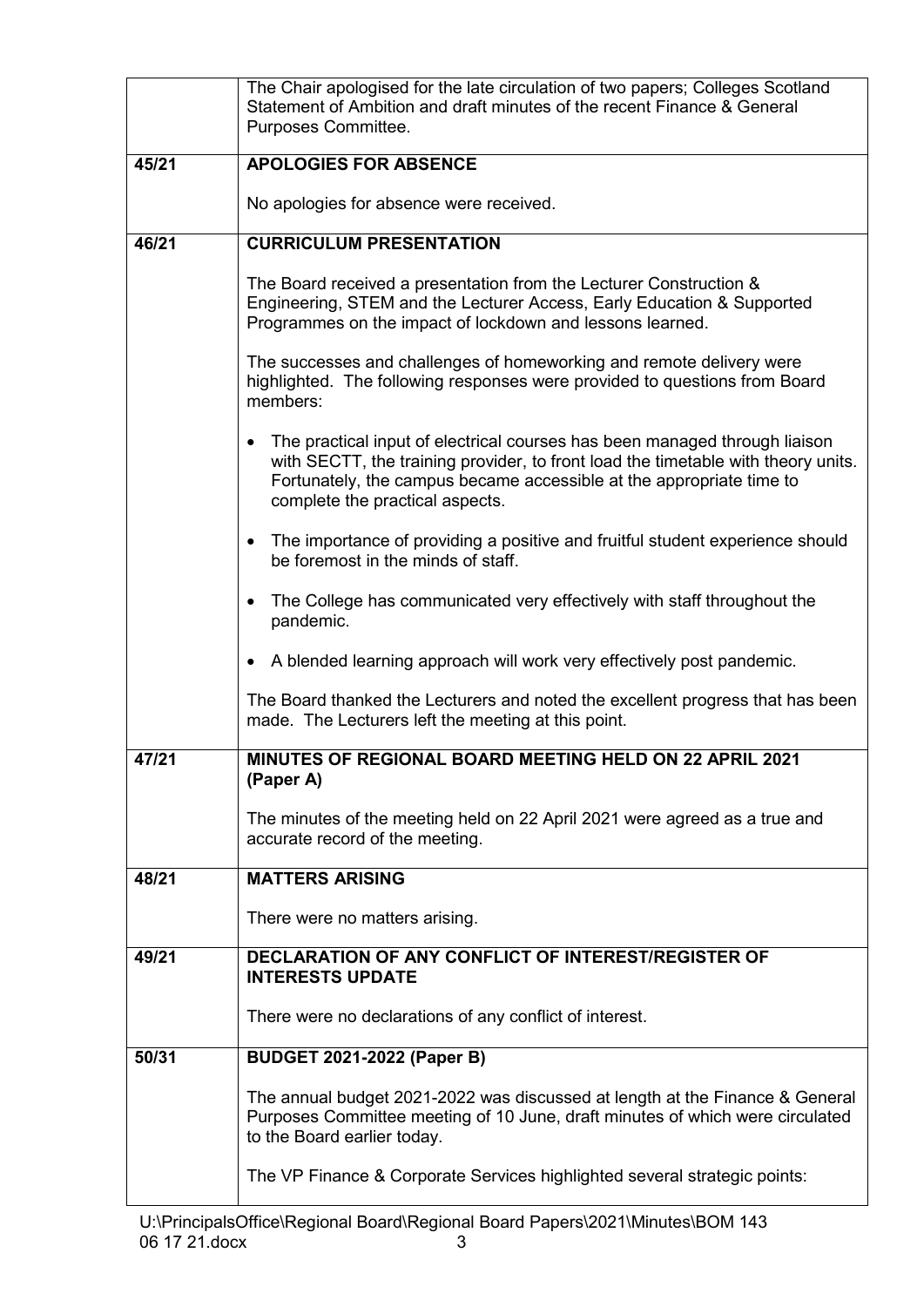|       | The budget and FFR would normally be prepared simultaneously, however<br>$\bullet$<br>the FFR guidance for the current year has not yet been received. Two FFR<br>returns have been requested this year; a 1-year return to be submitted by the<br>end of July and a full 3-year FFR in October, guidance for which is expected<br>in mid August. The 1-year FFR will be presented to the Chair's Committee on<br>15 July while the 3-year FFR will undergo the full governance process.<br>The AP Finance and the Finance Business Partner have undertaken a robust<br>$\bullet$<br>exercise with operational teams in order to develop the budget.<br>The overall position of a £110k surplus is very close to the prediction of<br>$\bullet$<br>£120k.<br>The savings of £170k are consistent with the forecast and overall savings<br>$\bullet$<br>targets are being met.<br>There is a 2.4% increase on core funding.<br>$\bullet$<br>Core credits and ESF funding remain static.<br>$\bullet$<br>The impact of COVID19 on the catering service has been built into the<br>$\bullet$<br>budget.<br>Job Evaluation costs remain outstanding.<br>$\bullet$<br>The increase in the ISLT budget due to the digital transformation programme<br>$\bullet$<br>is in line with the cost model developed at the start of the programme.<br>Two tables remain incomplete while awaiting FFR guidance.<br>$\bullet$<br>Budgets will be set for operational areas once the budget is approved.<br>$\bullet$<br>In response to a query from Board around risks related to the budget, the VP<br>Finance & Corporate Services advised that, pending guidance from SFC, there<br>cannot be 100% certainty that the correct assumptions have been used. The<br>assumptions made are consistent with previous years with no major changes<br>applied.<br>The Board accepted the recommendation of the Finance & General Purposes |                   |
|-------|-----------------------------------------------------------------------------------------------------------------------------------------------------------------------------------------------------------------------------------------------------------------------------------------------------------------------------------------------------------------------------------------------------------------------------------------------------------------------------------------------------------------------------------------------------------------------------------------------------------------------------------------------------------------------------------------------------------------------------------------------------------------------------------------------------------------------------------------------------------------------------------------------------------------------------------------------------------------------------------------------------------------------------------------------------------------------------------------------------------------------------------------------------------------------------------------------------------------------------------------------------------------------------------------------------------------------------------------------------------------------------------------------------------------------------------------------------------------------------------------------------------------------------------------------------------------------------------------------------------------------------------------------------------------------------------------------------------------------------------------------------------------------------------------------------------------------------------------------------------------------------------------------------------------------|-------------------|
|       | Committee to approve the budget 2021-2022 as an operating budget, bearing in<br>mind some minor amendments may be required before final submission.                                                                                                                                                                                                                                                                                                                                                                                                                                                                                                                                                                                                                                                                                                                                                                                                                                                                                                                                                                                                                                                                                                                                                                                                                                                                                                                                                                                                                                                                                                                                                                                                                                                                                                                                                                   |                   |
| 51/21 | <b>NEW STRATEGIC RISK REGISTER (Paper C)</b>                                                                                                                                                                                                                                                                                                                                                                                                                                                                                                                                                                                                                                                                                                                                                                                                                                                                                                                                                                                                                                                                                                                                                                                                                                                                                                                                                                                                                                                                                                                                                                                                                                                                                                                                                                                                                                                                          |                   |
|       | The VP Finance & Corporate Services introduced the proposed revision to the<br>Strategic Risk Register.                                                                                                                                                                                                                                                                                                                                                                                                                                                                                                                                                                                                                                                                                                                                                                                                                                                                                                                                                                                                                                                                                                                                                                                                                                                                                                                                                                                                                                                                                                                                                                                                                                                                                                                                                                                                               |                   |
|       | She apologised that, due to timing restraints, this paper has not been discussed<br>by all Board committees. It was agreed at the Finance & General Purposes<br>Committee to hold one-agenda item meetings of both Audit Committee and<br>Curriculum & Quality Committee in order to provide feedback. The Chair's<br>Committee will then take a consolidated view of all the committees at its meeting<br>on 15 July.                                                                                                                                                                                                                                                                                                                                                                                                                                                                                                                                                                                                                                                                                                                                                                                                                                                                                                                                                                                                                                                                                                                                                                                                                                                                                                                                                                                                                                                                                                |                   |
|       | A number of Board members have found it difficult to equate scoring on the Risk<br>Register. This proposal takes a more high level approach, deliberately<br>considering the positives of the risk as well as the negatives and will bealigned<br>with the strategic KPIs.                                                                                                                                                                                                                                                                                                                                                                                                                                                                                                                                                                                                                                                                                                                                                                                                                                                                                                                                                                                                                                                                                                                                                                                                                                                                                                                                                                                                                                                                                                                                                                                                                                            |                   |
|       | A worked example of a risk relevant to each Committee will be provided.                                                                                                                                                                                                                                                                                                                                                                                                                                                                                                                                                                                                                                                                                                                                                                                                                                                                                                                                                                                                                                                                                                                                                                                                                                                                                                                                                                                                                                                                                                                                                                                                                                                                                                                                                                                                                                               |                   |
|       |                                                                                                                                                                                                                                                                                                                                                                                                                                                                                                                                                                                                                                                                                                                                                                                                                                                                                                                                                                                                                                                                                                                                                                                                                                                                                                                                                                                                                                                                                                                                                                                                                                                                                                                                                                                                                                                                                                                       | <b>ACTION:HR</b>  |
|       | A spell check of the document is required.                                                                                                                                                                                                                                                                                                                                                                                                                                                                                                                                                                                                                                                                                                                                                                                                                                                                                                                                                                                                                                                                                                                                                                                                                                                                                                                                                                                                                                                                                                                                                                                                                                                                                                                                                                                                                                                                            | <b>ACTION: HR</b> |
|       | The Board noted the content of the report.                                                                                                                                                                                                                                                                                                                                                                                                                                                                                                                                                                                                                                                                                                                                                                                                                                                                                                                                                                                                                                                                                                                                                                                                                                                                                                                                                                                                                                                                                                                                                                                                                                                                                                                                                                                                                                                                            |                   |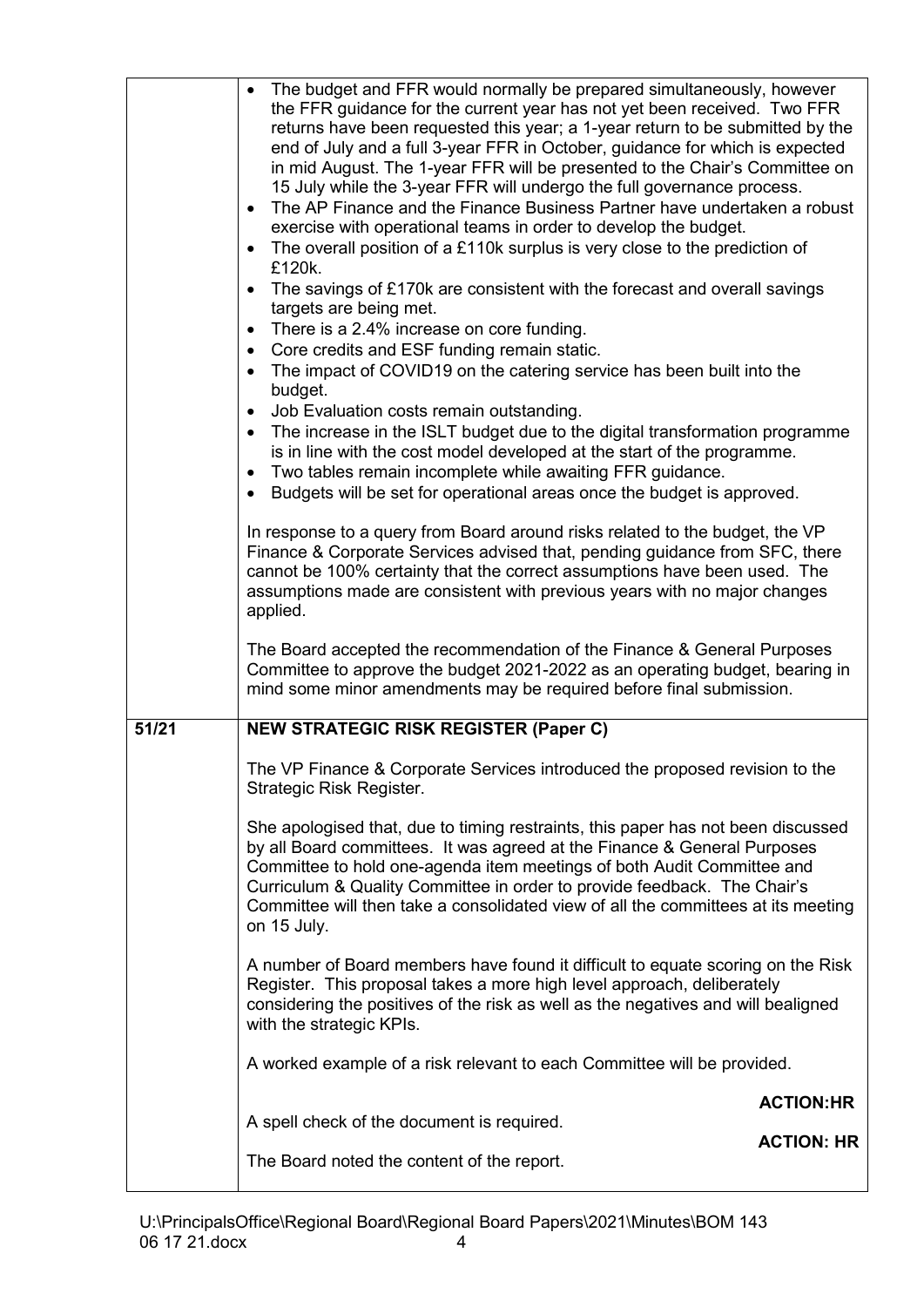| 52/21 | <b>COLLEGES SCOTLAND STATEMENT OF AMBITION</b>                                                                                                                                                                                                                                                                                                                                                                                                                                                                                                                                                                                                                                                                                                                                                                                                                                                                                                                                                                                                                                                                                                                                                               |
|-------|--------------------------------------------------------------------------------------------------------------------------------------------------------------------------------------------------------------------------------------------------------------------------------------------------------------------------------------------------------------------------------------------------------------------------------------------------------------------------------------------------------------------------------------------------------------------------------------------------------------------------------------------------------------------------------------------------------------------------------------------------------------------------------------------------------------------------------------------------------------------------------------------------------------------------------------------------------------------------------------------------------------------------------------------------------------------------------------------------------------------------------------------------------------------------------------------------------------|
|       | The Chair presented the outcome of the recent consultation on Colleges<br>Scotland Draft Statement of Ambition and thanked Board members for their<br>responses.                                                                                                                                                                                                                                                                                                                                                                                                                                                                                                                                                                                                                                                                                                                                                                                                                                                                                                                                                                                                                                             |
|       | Further to discussion the response was agreed with the following additions:                                                                                                                                                                                                                                                                                                                                                                                                                                                                                                                                                                                                                                                                                                                                                                                                                                                                                                                                                                                                                                                                                                                                  |
|       | Board members considered there was insufficient mention of sustainability.<br>$\bullet$<br>The statement "When Colleges thrive, Scotland thrives" could be evidenced<br>$\bullet$<br>with the Fraser Allander Institute report that investment in colleges has an<br>impact on the economy. This could be added as a footnote.<br><b>ACTION: IE</b>                                                                                                                                                                                                                                                                                                                                                                                                                                                                                                                                                                                                                                                                                                                                                                                                                                                          |
| 53/21 | <b>PRINCIPAL'S REPORT (Paper E)</b>                                                                                                                                                                                                                                                                                                                                                                                                                                                                                                                                                                                                                                                                                                                                                                                                                                                                                                                                                                                                                                                                                                                                                                          |
|       | The Principal presented her report and provided an update.                                                                                                                                                                                                                                                                                                                                                                                                                                                                                                                                                                                                                                                                                                                                                                                                                                                                                                                                                                                                                                                                                                                                                   |
| 54/21 | The ongoing EIS dispute has been resolved and wording agreed for the<br>$\bullet$<br>Circular.<br>The College continues to perform well.<br>$\bullet$<br>Recruitment numbers for 2021/22 are improving.<br>$\bullet$<br>The local DWP has reported a lack of engagement in COVID emergency<br>$\bullet$<br>programmes, despite around 800 people in the Borders being inactive. The<br>College is involved in many opportunities at present, but will focus on a fewer<br>number going into the new academic session.<br>The College is now certified as a Great Place to Work, which is seldom<br>$\bullet$<br>achieved at first attempt, and is also being considered as a Great Place to<br>Work for Women and a Great Place to Work for Wellbeing.<br>An appointment has been made to the role of Executive Director, DEBI. Jane<br>$\bullet$<br>Grant will take up the post in August.<br>This report will provide a basis for the Principal's address to staff on 23 June,<br>which Board members are welcome to attend. The Future Skills Strategy will<br>also be launched at this event.<br>Board members thanked the Principal and commended the positive report.<br><b>IMPACT OF COVID UPDATE</b> |
|       | The Board received a joint presentation from the VP Curriculum & Student<br>Services and the VP Finance & Corporate Services of the position as at June<br>2021.<br>Additional support has been received for deferrals.<br>A staff consultation is underway to seek views on modes of operating upon<br>return to campus. The vast majority are favouring a hybrid model.<br>Testing kits are available from Reception for staff and students. From a<br>$\bullet$<br>stock of 1458 only 161 have been issued.<br>43% of full-time and 46% of part-time FE students will complete their<br>$\bullet$<br>programmes by 18 June. A number of Hairdressing students and<br>Apprentices will need to return next year to complete practical elements of<br>their programmes.<br>69% of full-time HE students will complete by 18 June.<br>At risk students will be monitored on an ongoing basis.                                                                                                                                                                                                                                                                                                                |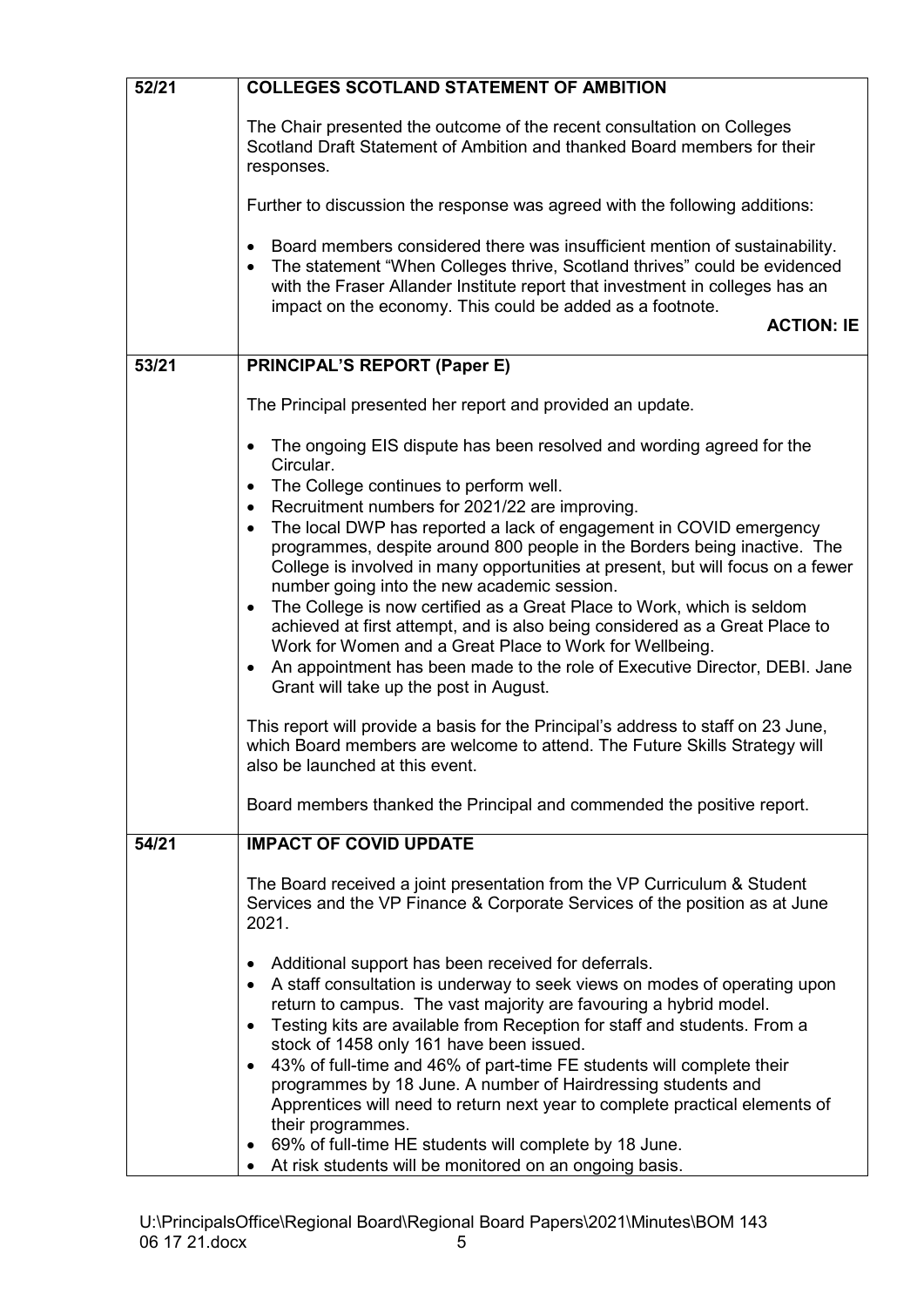|       | The Incident Management Team (IMT) will be convened in early August to<br>$\bullet$<br>support the return to campus.<br>A modelling exercise of the Baxter Storey service was undertaken and the<br>$\bullet$<br>most prudent model implemented in the meantime.<br>An assumption of 1 meter social distancing is being used for future planning.<br>$\bullet$                                                                                                                                                                                                              |
|-------|-----------------------------------------------------------------------------------------------------------------------------------------------------------------------------------------------------------------------------------------------------------------------------------------------------------------------------------------------------------------------------------------------------------------------------------------------------------------------------------------------------------------------------------------------------------------------------|
|       | In response to questions from Board members the following points were<br>clarified:                                                                                                                                                                                                                                                                                                                                                                                                                                                                                         |
|       | A hybrid model will not involve a split between online or onsite delivery.<br>٠<br>Programmes will be fully online or fully onsite.<br>All students that can complete their programme in this academic year will do<br>$\bullet$<br>so. Where this is not possible units can be carried into the following year for<br>completion.<br>The 22 students unable to complete this year are HNC students, most of<br>$\bullet$<br>whom will return for the HND. Those that do not progress to HND level will<br>not be awarded the HNC until the outstanding units are complete. |
|       | The report was noted.                                                                                                                                                                                                                                                                                                                                                                                                                                                                                                                                                       |
|       | N Broderick left the meeting at this point.                                                                                                                                                                                                                                                                                                                                                                                                                                                                                                                                 |
| 55/21 | <b>COLLEGE FELLOW</b>                                                                                                                                                                                                                                                                                                                                                                                                                                                                                                                                                       |
|       | The Principal updated Board on the current position around Graduation.                                                                                                                                                                                                                                                                                                                                                                                                                                                                                                      |
|       | At this point it is not possible to confirm that the Graduation Ceremony can take<br>place at the end of September. Rather than hold an online ceremony, a decision<br>was taken last year to postpone the 2020 Graduation until a face-to-face<br>ceremony was possible. There are now two student groups to graduate.                                                                                                                                                                                                                                                     |
|       | Each year the Board is asked for any nominations for College Fellow; normally<br>someone local to the Borders who has made an impact in the region. Any such<br>nominations should be forwarded to the Principal.<br><b>ACTION: Board</b>                                                                                                                                                                                                                                                                                                                                   |
| 56/21 | <b>BOARD SECRETARY'S UPDATE (Paper F)</b>                                                                                                                                                                                                                                                                                                                                                                                                                                                                                                                                   |
|       | The Board Secretary presented her report and provided an update on the Chair<br>recruitment. The pre-recruitment meeting with the Scottish Government has been<br>scheduled for 7 July. The Principal, Interim Chair, Interim Vice Chair and Board<br>Secretary will attend along with the Principal and Interim Chair from Dumfries &<br>Galloway College. The recruitment video is almost complete and an e-booklet is<br>being compiled for interested parties.                                                                                                          |
|       | Board members were reminded that completed Learning for Leading reports<br>should be sent to the Principal's PA in the first instance. The reports will then be<br>forwarded on to Exec for a response prior to being presented to the Curriculum &<br><b>Quality Committee.</b>                                                                                                                                                                                                                                                                                            |
| 57/21 | <b>BCSA UPDATE AND ANNUAL REPORT (Paper G/Ga)</b>                                                                                                                                                                                                                                                                                                                                                                                                                                                                                                                           |
|       | The Student President presented an update on activity since the previous<br>meeting.                                                                                                                                                                                                                                                                                                                                                                                                                                                                                        |
|       | The Digital Communities Coordinator and Student Engagement Officer are now                                                                                                                                                                                                                                                                                                                                                                                                                                                                                                  |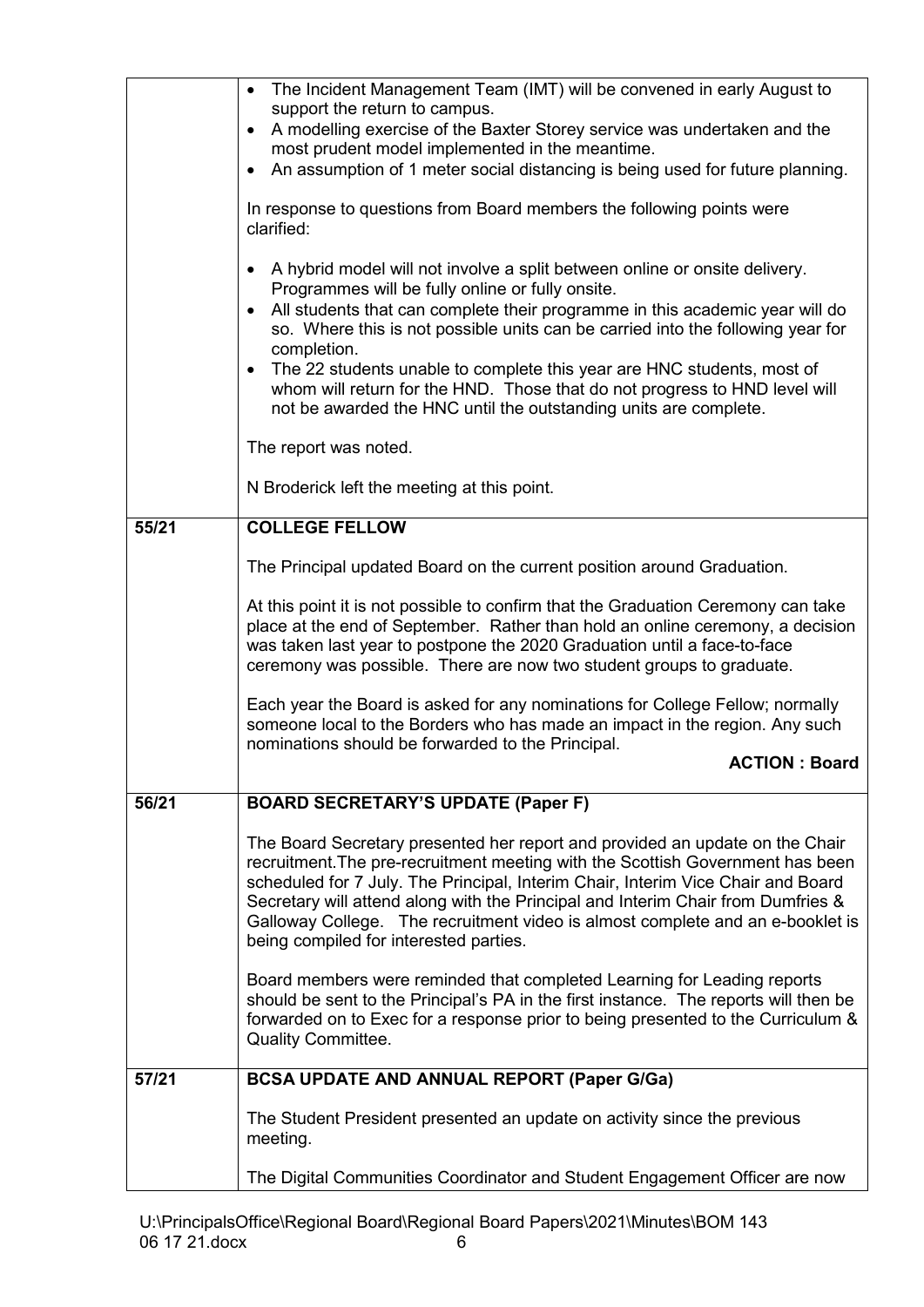|       | in post and the short life projects are underway, with research and student<br>consultation ongoing.                                                                                                                                                                                                                                                                                                                           |
|-------|--------------------------------------------------------------------------------------------------------------------------------------------------------------------------------------------------------------------------------------------------------------------------------------------------------------------------------------------------------------------------------------------------------------------------------|
|       | BCSA worked with Level 7 Sport students to provide work experience<br>placements and help them achieve their qualifications.                                                                                                                                                                                                                                                                                                   |
|       | The BCSA Annual Report provides a summary of activity throughout the year<br>and highlights the work being done in relation to developing a student-led<br>Students' Association.                                                                                                                                                                                                                                              |
|       | Both papers were noted.                                                                                                                                                                                                                                                                                                                                                                                                        |
| 58/21 | <b>FREEDOM OF INFORMATION REPORT (Paper H)</b>                                                                                                                                                                                                                                                                                                                                                                                 |
|       | The Freedom of Information Report 2020-21 was received.                                                                                                                                                                                                                                                                                                                                                                        |
|       | The VP Finance & Corporate Services assured the Board that the Model<br>Publication Scheme would be updated before the end of this calendar year.<br><b>ACTION: HR</b>                                                                                                                                                                                                                                                         |
| 59/21 | <b>COMMUNITY EMPOWERMENT ACT (Paper I)</b>                                                                                                                                                                                                                                                                                                                                                                                     |
|       | The Board received the Community Empowerment (Scotland) Act 2015 - Annual<br>Report 2020-21.                                                                                                                                                                                                                                                                                                                                   |
|       | The VP Finance & Corporate Services confirmed that no requests have been<br>made under either aspects of the Act.                                                                                                                                                                                                                                                                                                              |
| 60/21 | <b>REPORTS FROM COMMITTEE CHAIRS</b>                                                                                                                                                                                                                                                                                                                                                                                           |
|       | <b>Finance &amp; General Purposes Committee</b><br>Draft minutes of the meeting held on 10 June were circulated prior to the Board<br>meeting. The Chair summarised the highlights and advised that concerns were<br>raised around the payment time for creditors and the impact of this delay on<br>businesses. The Committee received the results of the Great Places to Work<br>survey from the Head of HR and Development. |
|       | <b>Audit Committee (Paper J)</b><br>Draft minutes of the Audit Committee meeting held on 20 May were received.                                                                                                                                                                                                                                                                                                                 |
|       | Curriculum & Quality Committee (Paper K)<br>Draft minutes of the meeting held on 27 May minutes were received. The<br>Committee provided good feedback on the Future Skills Strategy and a<br>suggestion to link the Strategy to other strategies has since been actioned.                                                                                                                                                     |
|       | <b>Remuneration Committee (Paper L)</b><br>A report of the Remuneration Committee meeting of 27 April was received.<br>The Principal advised that the additional one-off days leave applied to the<br>previous year.                                                                                                                                                                                                           |
|       | The Remuneration Committee Chair thanked the Executive Team for their efforts<br>throughout the year.                                                                                                                                                                                                                                                                                                                          |